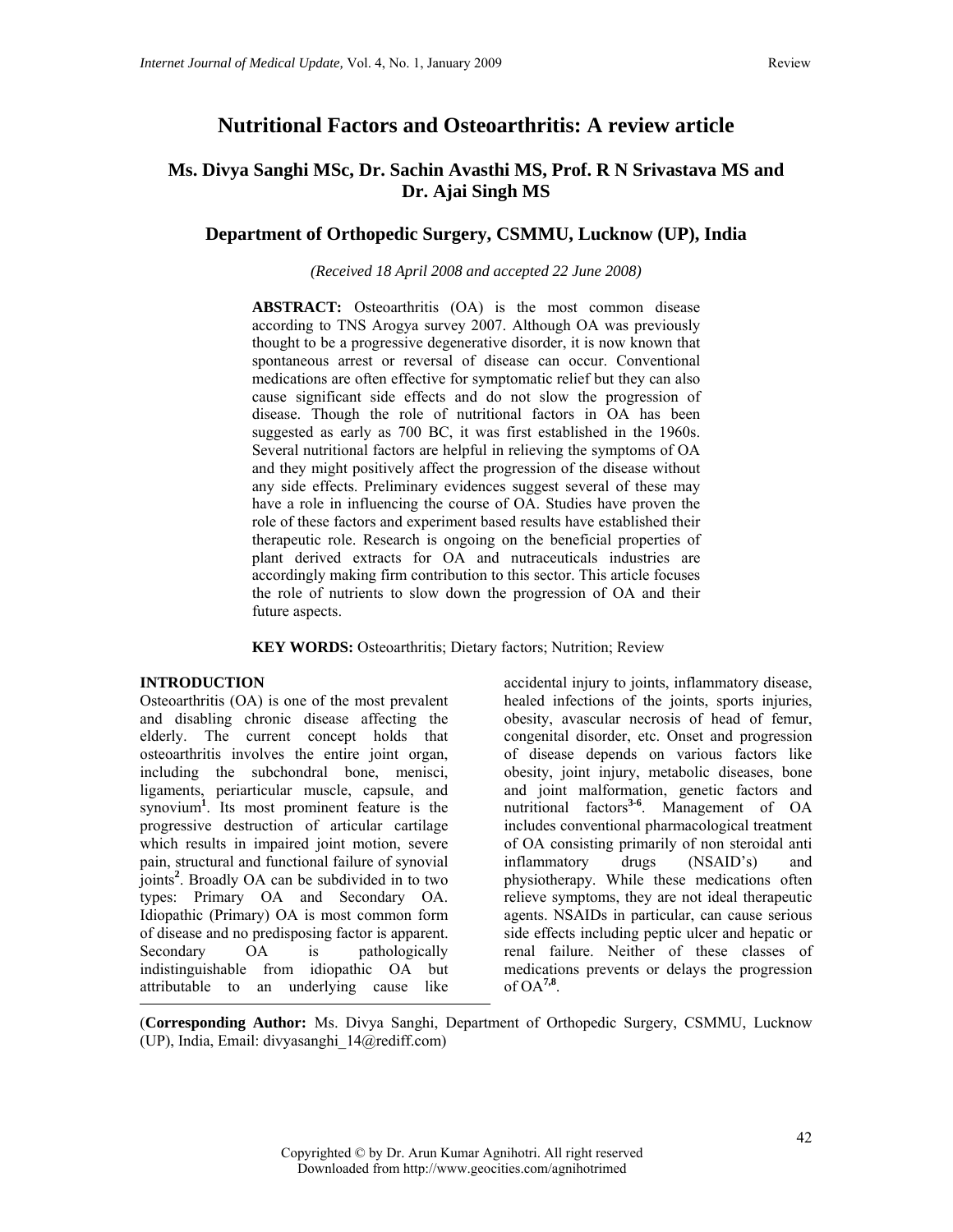The role of nutrition and nutritional supplements in the development and progression of osteoarthritis is now a topic of considerable public, industrial, and academic interest. A number of substances that occur naturally in the body may have value for the prevention and treatment of OA. Some of these compounds have been shown to provide symptomatic relief and preliminary evidence suggests that some of them positively affect the progression of disease and

can be used to prevent the degradation, or enhance the repair of the joint cartilage. This review focuses a role of nutritional factors or nutritional supplements in the management of osteoarthritis.

### **HISTORICAL BACKGROUND**

Correlation of OA and diet is as old as 700 BC, when use of millets was restricted for patients of joint pain when the cause was not known.

| Year      | <b>Conclusions</b>                                                                                                                                                                                                                                                                                          |
|-----------|-------------------------------------------------------------------------------------------------------------------------------------------------------------------------------------------------------------------------------------------------------------------------------------------------------------|
| 1960's    | Association of dietary factors or other consequences of obesity with OA and                                                                                                                                                                                                                                 |
|           | role of niacinamide is identified in OA                                                                                                                                                                                                                                                                     |
| 1970's    | Role of vitamin C, E and Zn is identified but not proven.                                                                                                                                                                                                                                                   |
| 1980's    | Role of Obesity, Folic acid, Vitamin C, D, E, β-carotene, Zn, Se, Role of ROS<br>known.                                                                                                                                                                                                                     |
| 1990's    | Role of n-3 fatty acid, ROS, Leutin and Zeaxanthin and weight reduction in<br>OA.                                                                                                                                                                                                                           |
| 2000's    | Nutraceutical application of Conjugated linoleic acid (CLA), Poly unsaturated<br>fatty acid (PUFA), Flavanoid                                                                                                                                                                                               |
| 2005      | Dietary supplementation programs and nutraceuticals used in conjunction with<br>nonsteroidal, anti- inflammatory drugs may offer significant benefits to<br>patients with OA. Significantly positive correlation was found between<br>synovial fluid Se-Cu values in patients with RA but not with OA       |
| 2006      | Weight loss has improved the physical function of the OA patients.                                                                                                                                                                                                                                          |
| 2007-2008 | Recent studies assessed oxidative stress and antioxidant status in OA. They<br>suggest higher oxygen free radical provides support to oxidative stress in OA.<br>Micronutrient might mediate the OA process by blocking oxidative damage.<br>Role of plant extracts and Nutraceutical was found against OA. |

### **BIOLOGICAL EVIDENCE OF ROLE OF NUTRITIONAL FACTORS IN BONE PHYSIOLOGY**

The bone is a living tissue from which substances are constantly being removed and replaced. Bone is made up of a protein matrix, on which hydroxyapatite (a crystalline structure made up of calcium and phosphorus) is deposited. Magnesium, zinc and fluoride are also deposited in the protein matrix, although calcium is the most abundant mineral in bone. Bone formation is laid down in two phases: *special organic matrix is laid down by Osteoblasts* and *then mineralization or calcification takes place*. Bone is continuously being remodeled, that is old bone tissue is replaced by new. Bone formation and bone resorption (replacement of old bone tissue) take place throughout life. Bone formation and bone resorption are influenced by a variety of factors including diet and physical activity. Bone formation is greater than bone

resorption until the age of 30-35 years, when peak bone mass is reached, the net effect being an increase in bone mass. After this bone resorption occurs at a faster rate than bone formation. The consequence of this is a gradual fall in bone mass with aging; bone minerals and proteins are lost slightly more quickly as from the age of about 35 years than they are replaced. The amount of calcium in bone gradually decreases. In women, bone loss is accelerated following the menopause, particularly during the first 5 years. This is because the hormone estrogen (production of which ceases after the menopause) protects bone, and bone formation and loss is negatively influenced by such hormones.

### **PATHOPHYSIOLOGY OF OSTEOARTHRITIS**

Pathology of OA starts from fibrillation and ends at sclerosis as shown in **Figure 1**.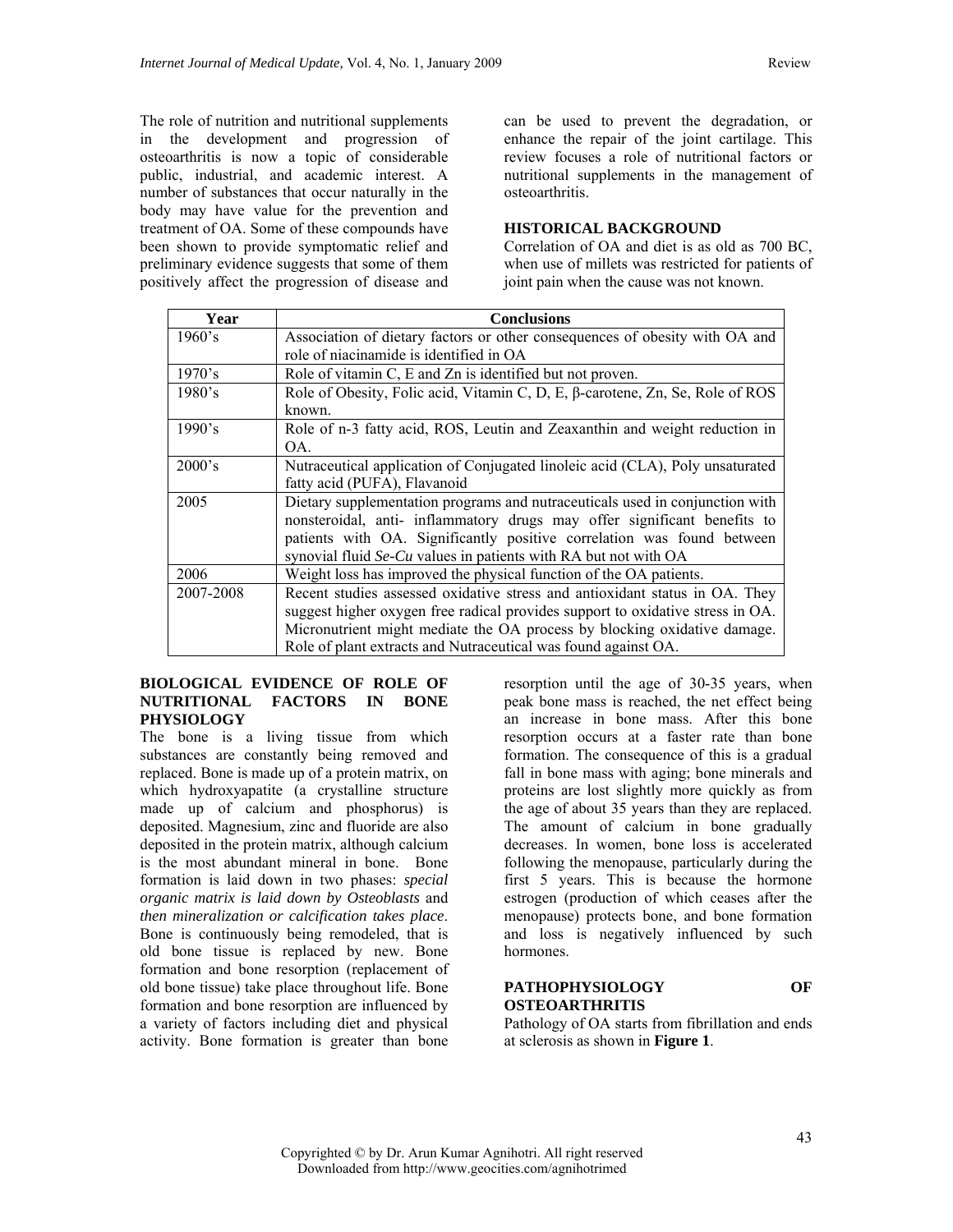

**Figure 1: Pathophysiology of osteoarthritis** 

### **OBESITY**

Overweight people are at considerably increased risk for the development of OA in their knees. They may also be more susceptible to both hip and hand joints involvement irrespective of the mechanisms. Weight reduction in a person through dietary or other means may reduce a risk for the development or progression of the OA**<sup>9</sup>** . Obese osteoarthritis patients were benefited from the weight loss and foods that supply the nutrients such as vitamin D, folacin, vitamin B6, zinc, and pantothenic acid in which they are deficient**<sup>10</sup>**. An intensive weight loss intervention incorporating deficit diet and exercise training improves physical function in older obese OA knee adults, greater improvements in function being directly proportional to the greater weight  $\cos^{11}$ . **Miller et al**<sup>12</sup> performed longitudinal, controlled clinical trial of weight loss and exercise interventions in older adults with knee osteoarthritis to determine the effect of weight loss and exercise interventions on serum leptin and to investigate the relationship of physical function and osteoarthritis (OA) severity with serum leptin in older overweight and obese adults with knee OA. There was a significant

effect of weight loss on serum leptin. Decrease in serum leptin may be one mechanism by which weight loss improves physical function and symptoms in OA patients<sup>1</sup>

Recent research results indicate that an intensive weight-loss intervention in older obese adults with knee pain can help in improving inflammatory biomarkers- interleukin 6 (IL-6), tumor necrosis factor alpha (TNF $\hat{I}^{\pm}$ ), C-reactive protein, and soluble receptors for TNF1± (sTNFR1 and sTNFR2)) and that changes in these concentrations showed associations with physical function**<sup>13</sup>**.

### **REACTIVE OXYGEN SPECIES (ROS)**

ROS is implicated in the pathophysiology of a number of common age related conditions**<sup>14</sup>**. OA similarly can be regarded as a prototypical age related degenerative disease. There is evidence that cells within the joint produces ROS, and that oxidative damage is physiologically important**<sup>15</sup>**. **Surapaneni et al<sup>16</sup>** assessed oxidative stress and antioxidant status in patients with osteoarthritis. Levels of erythrocyte lipid peroxidation products, GSH, ascorbic acid, plasma vitamin E; and activities of antioxidant enzymes were measured in patients with osteoarthritis. The study suggests higher oxygen-free radical production evidenced by increased MDA and decreased GSH, ascorbic acid, vitamin E and catalase activity, support to the oxidative stress in osteoarthritis. The increased activities of antioxidant enzymes may be a compensatory regulation in response to increased oxidative stress<sup>16</sup>. Micronutrients might mediate the osteoarthritis process by blocking oxidative damage. Nitric oxide and reactive oxygen species inhibit collagen and proteoglycan synthesis, activate matrix metalloproteinases, increase the susceptibility of cartilage to injury by other oxidants, and induce apoptosis.

### **ASCORBIC ACID**

Ascorbic acid (Asc) is required for the synthesis of the most abundant protein in cartilage, type II collagen. Asc exists in 2 forms: the reduced form (AA) and the oxidized form, dehydroascorbate (DHA). Both AA and DHA are available through the diet from fruits and vegetables and are absorbed throughout the entire length of the small intestine<sup>17</sup>. Diet constitutes the sole source of Asc for humans as they lack the enzyme gulonolactone oxidase which is necessary for the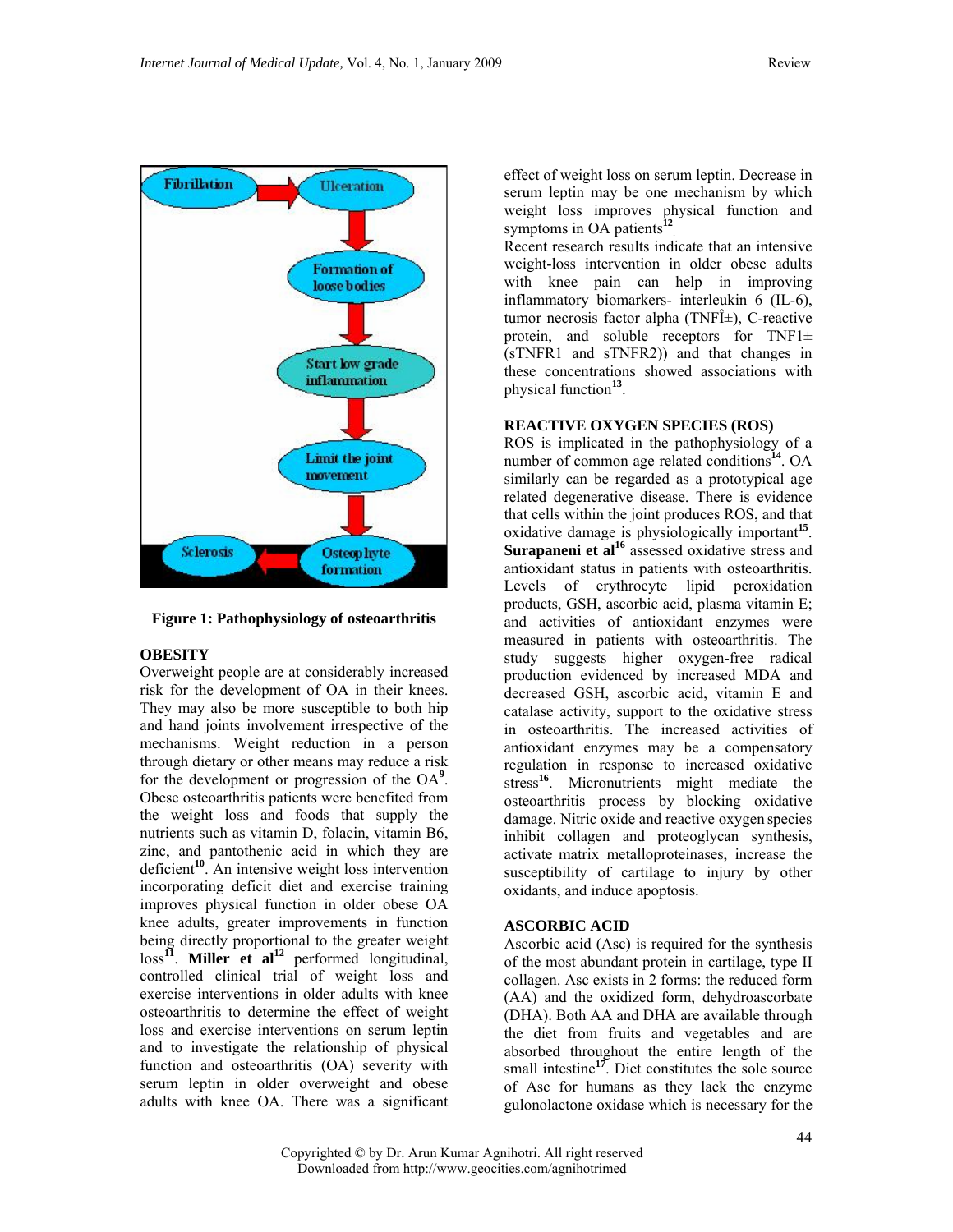synthesis of Asc from glucose**<sup>18</sup>**. Two distinct pathways of Asc transport across cellular membranes have been discovered to date, the sodium-dependent vitamin C transporters<br>(SVCTs)<sup>19</sup> and the glucose transporters and the glucose transporters  $(GLUTs)<sup>20,21</sup>$ . The majority of vitamin C in plasma exists as AA, which is transported by the SVCTs<sup>22</sup>. It was recently shown that human chondrocytes express SVCT-2, but not SVCT-1, In contrast, the GLUTs are numerous and are ubiquitous in their expression. Of the GLUTs currently known to transport DHA, only GLUT-1 and GLUT-3 are expressed by human articular chondrocytes**23,24**. However, the fact that has not taken into consideration is that articular cartilage is avascular and functions at a lower oxygen tension than most tissues. This may alter the tissue redox state and, thus, the local concentration of DHA, and/or it may regulate the transport pathways for DHA**25-27**. In vitro, ascorbate and ascorbic acid increased protein and proteoglycan synthesis by articular chondrocytes**28-30** and increased the mRNA levels of type I and II collagen<sup>29,31</sup> and aggreean and  $\alpha$ prolyl 4-hydroxylase**<sup>27</sup>**. It decreased the lipopolysaccharide (LPS)-induced GAG release**<sup>32</sup>**. It also affected the activities of lysosomal enzymes, decreasing the activities of arylsulfatase A and arylsulfatase B, an *N*acetylgalactosaminidase-4-sulfatase, but increasing the activity of acid phosphatase in normal and OA chondrocytes**<sup>33</sup>**. Ascorbic acid can cross-link collagen and other proteins by non-enzymatic glycation, leading to the formation of advanced glycation endproducts (AGEs). Threose, a metabolite of ascorbic acid, increases the AGE content of articular cartilage in vitro**<sup>34</sup>**. These cross-links increase the stiffness of the collagen network, which is hypothesised to increase cartilage susceptibility to OA. High in vitro levels of ascorbic acid (756µM) also increased protein carbonylation, one type of oxidative damage. However, when guinea pigs were fed with diets containing different levels of ascorbic acid, no changes in the AGE content of articular cartilage were detected**<sup>35</sup>**.

**Schwartz** and **Adamy** reported a decreased level of active proteinase in the presence of ascorbic acid and found further that sulphated proteoglycan biosynthesis, a presumed measure of repair was significantly increased in the cartilage in the presence of ascorbic acid**<sup>29</sup>**. Manson et al<sup>34</sup> suggested ascorbic acid stimulates collagen synthesis and modestly stimulates synthesis of aggrecan (a proteoglycan present in articular cartilage). Framingham

epidemiological study found a threefold reduction in risk of OA progression for both the middle and highest tertiles of vit C intake and an inverse association between vit C intake and cartilage loss**<sup>35</sup>**. Guinea pigs do not possess gulonolactone enzyme which make them unable to synthesize ascorbic acid. Schwartz and Leveille in two studies showed that high vitamin C (which would correspond to vitamin C in humans of at least 500 mg/ day) is helpful in preventing cartilage fibrillation, structural changes in the joint and eburnation in guinea pigs**<sup>36</sup>**. **Meacock** and colleagues on third guinea pig trial reported, an increase of extra ascorbic acid appeared to have some chondroprotective effect on the development of spontaneous lesions but gave no significant protection against surgically induced OA**<sup>37</sup>**. The long term safety of such high doses of vitamin C in OA patients need to be evaluated and confirmed by long RCTs.

# **VITAMIN E**

Natural vitamin E (vit E) comprises eight different forms, α-, β-, γ-, and δ-tocopherol and α-, β-, γ-, and δ-tocotrienol, produced solely by plants. **Tiku et al<sup>38</sup>** showed that when chondrocytes were submitted to an oxidative burst, vit E reduced the catabolism of collagen by preventing the protein oxidation mediated by aldehydic down products of lipid peroxidation. Vit E strongly increased glucosaminoglycan sulfatation or increased glucosaminoglycan synthesis while reducing glycoproteins or glycolipids synthesis. Like vit C, vit E affected the activities of lysosomal enzymes: it decreased the activities of arylsulfatase A and of acid phosphatase in cultures of human articular chondrocytes**38,39**. There is some evidence suggesting that isoform concentrations relative to each other may be important in preventing specific types of oxidative damage<sup>40-43</sup> with  $T$ tocopherol possibly being more important than  $\alpha$ -tocopherol in removing nitrogen oxides and other electrophilic mutagens. Epidemiological studies examining the role of antioxidants, specifically tocopherols, in human osteoarthritis are few. Several methodologically limited clinical trials have suggested that vitamin E supplementation might be superior to placebo and equal in effectiveness to anti inflammatory medication in relieving osteoarthritis symptoms, but other studies have failed to show an effect**43- <sup>47</sup>**. To date, no studies have examined biomarkers of individual tocopherols in relation to radiographic knee osteoarthritis.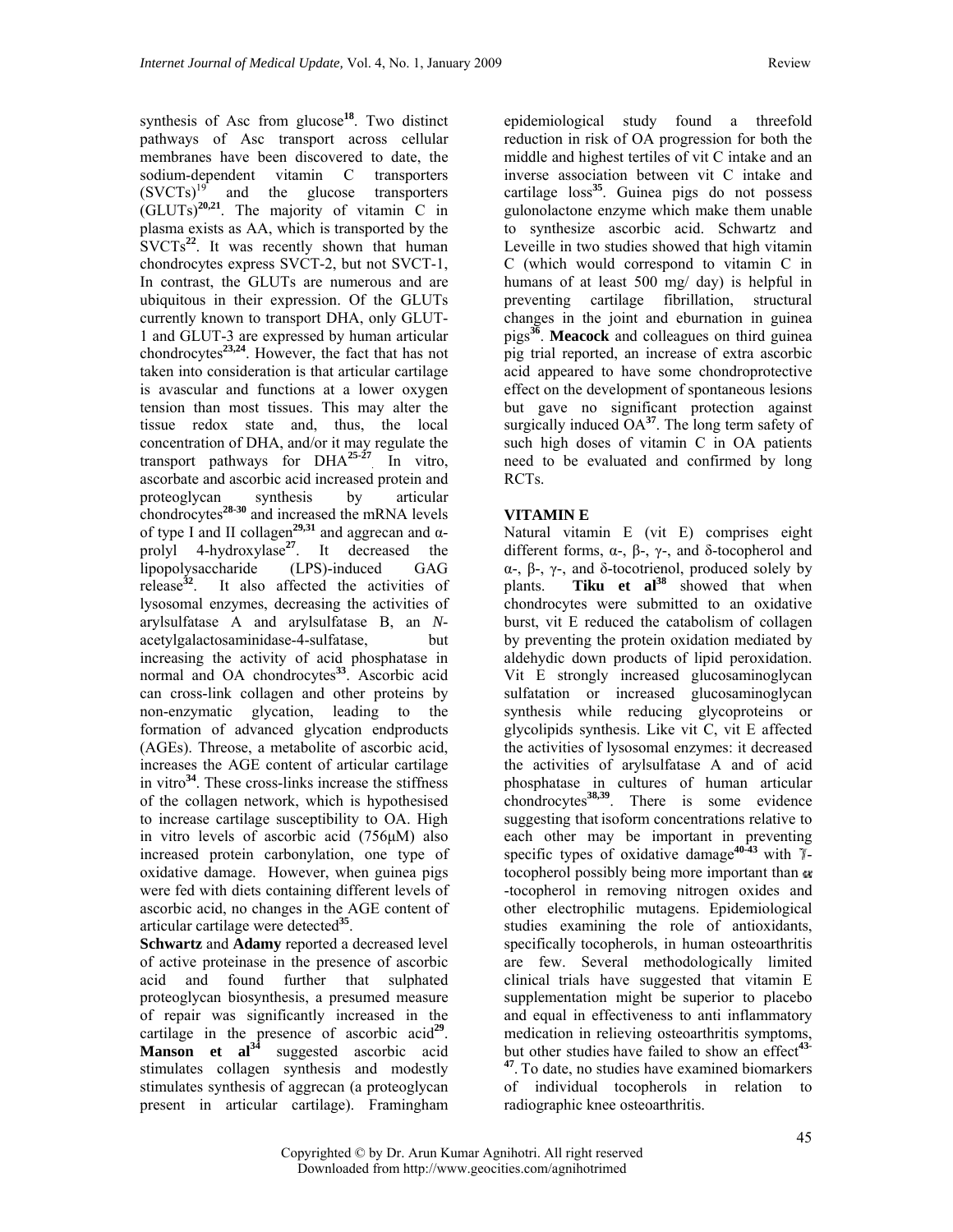**Black et al<sup>48</sup>** demonstrated that incubation of  $r$ abbit articular cartilage with  $r$ -tocopherol preserved cartilage load-carrying capacity and viability. **Machtey et al**<sup>43</sup> in a six week double blind placebo controlled trial of 400 mg - a tocoferol (vitamin E) in 56 OA patients showed vitamin E treated patient's experienced greater improvement in every efficacy. **Mc Alindon et**  al<sup>35</sup> showed vitamin E were associated with a reduced risk of progression of radiographic knee osteoarthritis but were not protective against incident disease. A randomized, double blind, placebo- controlled trial of 500 IU vitamin E daily to 77 patients for six months revealed neither vitamin E nor placebo showed a significant improvement in pain, stiffness, or physical function**<sup>45</sup>**. One trial suggested that vit E was no less efficient than diclofenac in decreasing pain. In a 3-week double-blind RCT on OA, no significant difference was found between 544 mg of α-tocopherylacetate three times a day and 50 mg diclofenac three times a day on VAS of pain**<sup>49</sup>**. On the other hand, a twoyear randomized, double-blind, placebocontrolled trial examining the effect of vitamin E supplementation (5001U) on knee cartilage volume in 136 patients with OA of the knee showed no significant effect of supplemental vitamin E or the major dietary antioxidants (vitamin C, beta-carotene, or retinol activity equivalents) on the rate of loss of tibial knee cartilage<sup>44</sup> More recently, **Kurz et al**<sup>50</sup> reported that a diet containing vitamins  $E, C, A, B<sub>6</sub>$ , and  $B<sub>2</sub>$  and selenium increased the expression of antioxidative enzymes and decreased the incidence of osteoarthritis in STR/1N mice. In the light of these results the role of vitamin E remains controversial and needs further longitudinal RCTs.

### **VITAMIN D**

Vitamin D3, or cholecalciferol, is synthesized in the skin. Its precursor, 7-dehydrocholesterol, is converted by the UV light of the sun (UVB 290– 315 nm) into previtamin D3, which is slowly isomerized to vitamin D3. The action of 1,25-  $(OH)<sub>2</sub>D$  on bone is not well understood. It stimulates the osteoblasts to produce osteocalcin and alkaline phosphatase and decreases the production of type I collagen by fetal rat calvaria**<sup>51</sup>**. On the other hand, 1,25-(OH)2D stimulates bone resorption *in vitro,***52,53**. The effects of 1,25-(OH)2D on bone mineralization appear to be indirect by stimulating the calcium and phosphate supply, mainly by absorption from the gut.

Two longitudinal studies showed that vitamin D status is unrelated to the risk of joint space or cartilage loss in OA patients**<sup>54</sup>**. A prospective study showed that low intake and low serum levels of vitamin D appears to be associated with an increased risk for the progression of OA Knee**<sup>35</sup>**. **Lane NE**, in an eight years prospective study of 237 individuals (aged 65 years or older) showed that low serum levels of *25-* hydroxyl vitamin D were associated with an increased risk of developing OA of the hip, as defined by jointspace narrowing<sup>55</sup>. These findings suggests that adequate intake of vitamin D (adequate light exposure) may slow the progression of disease.

# **VITAMIN B**

Researchers at the University of Southern California, School of Medicine in Los Angeles discovered that  $B_{12}$  also stimulates osteoblasts, another type of bone cell that generates not red blood cells but bone. That is important to people with osteoarthritis, because below degenerating cartilage, bone also deteriorates, causing additional pain and further cartilage erosion. Researchers at the University of Missouri in Columbia found that people who took 20 micrograms of  $B_{12}$  (3.3 times the daily value of 6 micrograms) and 6,400 micrograms of folic acid, for two months had fewer tender joints and better hand strength and took less medicine for pain than people not getting this B vitamin combo. The vitamin is thought to somehow improve the metabolism of joint cartilage.

**Rosenberg et al<sup>56</sup>** in a dietary survey of patients with OA found this population to have folate intakes lower than RDA. **William Kaufman** reported that high dose niacinamide a form of vitamin B3 of 900-4000mg/day was beneficial in OA and as well as rheumatoid arthritis. He documented improvements in joint function, range of motion, increased muscle strength and endurance and reduction in erythrocyte sedimentation rate (ESR)) over long findings in these patients<sup>57</sup>. **Flynn et al**<sup>58</sup> diagnosed 26 subjects for an average 57 years with idiopathic OA of the joints in the hand and the number of tender hand joint was greater in those using NSAIDs when compared to cobalamin folate supplementation.

### **VITAMIN A (B- CAROTENE)**

**Machlin et al<sup>59</sup> and Anderson et al<sup>60</sup> indicated** that antioxidants ascorbic acid, α-tocoferol and β-carotene are free radical scavenging nutrients that protect the cells from damage by prooxidants. **Martin et al**<sup>61</sup> in a cross sectional study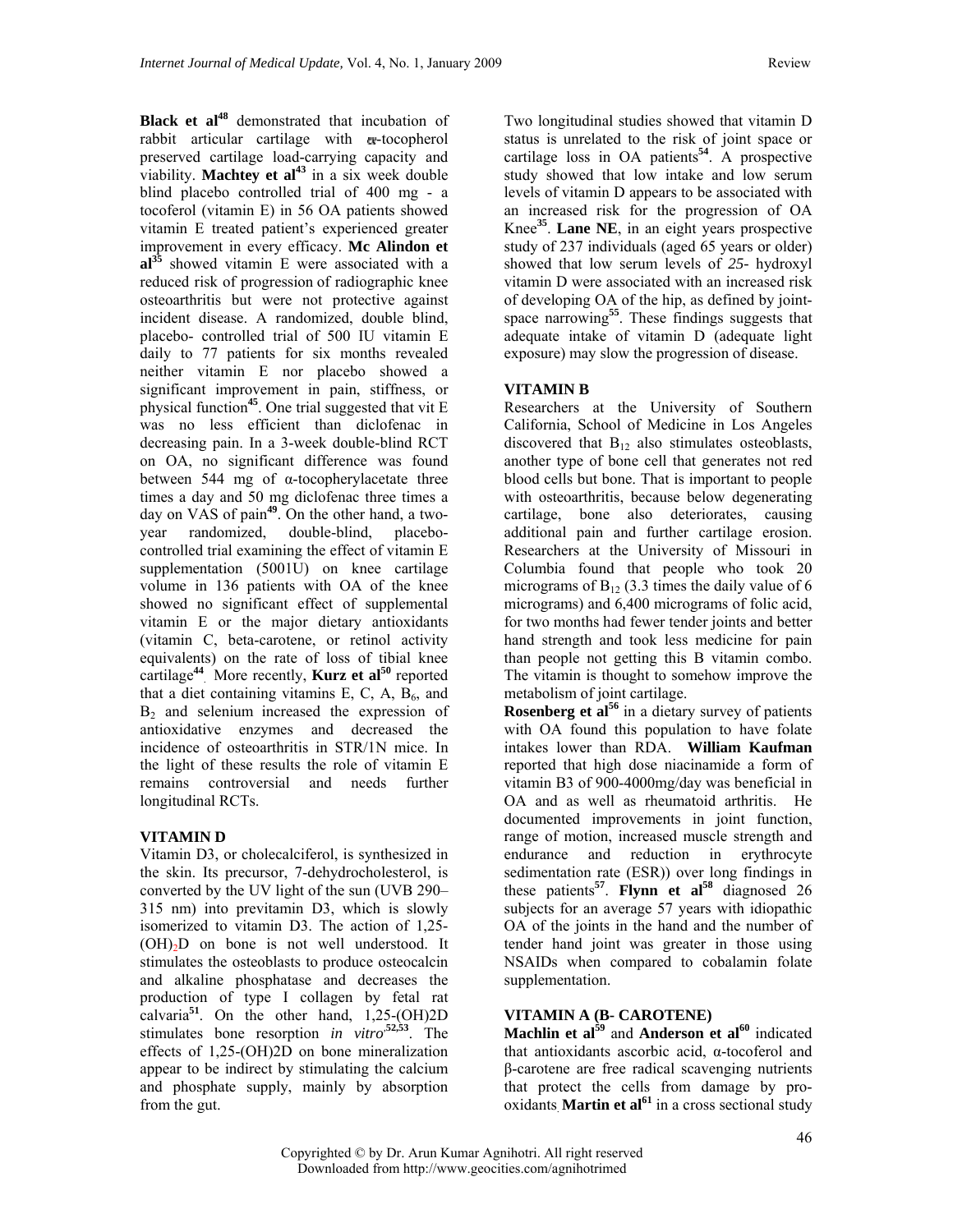showed lutein and zeaxanthin intake was associated with a decreased risk of cartilage defects and the β-cryptoxanthin intake was inversely associated with the tibial plateau bone area after adjusting for vitamin E intake. Other carotenoids were not significantly associated with cartilage or bone measures. Except for betacarotene, none of the compounds examined in this study had been previously evaluated for involvement in the OA disease process. Participants with serum levels of lutein or betacryptoxanthin in the highest tertile were approximately 70% less likely to have knee OA than controls. Those are the highest tertile of trans- beta- carotene and zeaxanthin were more likely to have OA**<sup>62</sup>**.

# **VITAMIN K**

Prospective observational cohort of Framingham Offspring Study on plasma phylloquinone (the primary form of vitamin K) showed that prevelance for osteophytes and the adjusted mean number of knee joints with osteophytes decreased significantly with increasing plasma phylloquinone level so it shows significantly an association between low plasma levels of vitamin K and increased prevalence of OA manifestations in the hand and knee<sup>63</sup>.

### **MINERALS**

In a case control study of synovial fluid and plasma concentrations of selenium (Se), zinc (Zn), copper (Cu) and iron (Fe) in patients with RA and OA, plasma albumin levels were measured as an index of nutritional status. Plasma Se, Cu and Zn concentrations were determined by atomic absorption spectrophotometry. There was a significantly positive correlation between synovial fluid Se and Cu values in patients with RA but not with OA<sup>64</sup> Walker et al<sup>65</sup> gave opinion that Zn plays a beneficial role in progression of OA due to anti-inflammatory and antioxidant property. A histological study of bone and articular cartilage was conducted on specimens from rats fed on low selenium (Se) diet. Electron microscopy disclosed chondrocytes in the deep layer showing degeneration of nuclei and endoplasmic reticular ballooning. A decrease in bone mineral density was noted, as well as a decrease in sulfotransferase activity, which is involved in synthesis of glycosaminoglycan<sup>66</sup>

Femoral OA bone contains less boron, a nonmetallic trivalent chemical element which suggests that the boron might have a beneficial effect in OA**<sup>67</sup>**. A small 8-week double-blind

placebo-controlled RCT suggested that intake of 6mg/day sodium tetraborate decahydrate was more efficient than placebo in reducing a patient's assessment scale of symptoms**<sup>68</sup>**. This RCT, however, was of low quality hence, longer and higher-quality RCTs were required to evaluate thoroughly the benefits of boron for OA.

A small pilot study evaluated the impact of treatment with a natural multi-mineral supplement from seaweed on walking distance, pain and joint mobility in subjects with moderate to severe osteoarthritis of the knee. This small preliminary study suggested that a multi mineral supplement may reduce the pain and stiffness of osteoarthritis of the knee over 12 weeks of treatment and warrants further study**<sup>69</sup>**.

# **POLYUNSATURATED FATTY ACIDS**

Polyunsaturated fatty acids (PUFA) fall into 3 major classes the n-3, n-6, and n-9 groups. Specific long-chain polyunsaturated fatty acids (PUFA) belonging to omega-3 and omega-6 families are substrates for prostanoids that influence the differentiation and activity of cells in bone and cartilage tissues. These PUFA appear to alter prostanoid formation, cell-to-cell signaling processes, and impact transcription factors in vivo. **Watkins et al**<sup>70</sup> reported that dietary fatty acids and their derivatives (eicosanoids) represent a recent focus of investigation on bone and cartilage metabolism. Epidemiological, clinical and experimental evidence suggests that fatty acids may have an effect (due to their chemical structure) on calcium metabolism in animals and man. Fatty acid deficiency in animals can lead to a loss of bone calcium and matrix, resulting in, marked bone demineralization, and treatment with a mixture of omega-3 and omega-6 po1yunsaturated fatty acids can induce significant reduction in some biochemical markers of bone reabsorption<sup>71</sup>. Colker et al<sup>72</sup> in their six week double blind placebo control study showed that daily consumption of the nutritional beverage containing milk based micro nutrients vitamins and minerals was beneficial in alleviating the symptoms and dysfunction in subjects with osteoarthritis. **Pritchett <sup>73</sup>** showed that taking fish oils reduced the amount of lipid in bone marrow by 20%. Lipid profiles of disturbed marrow and joint fluid from patients who took statins or dietary fish oil showed an increase in the proportion of unsaturated fatty acids and longer-chain fatty acids relative to pretreatment profiles. The ability to change the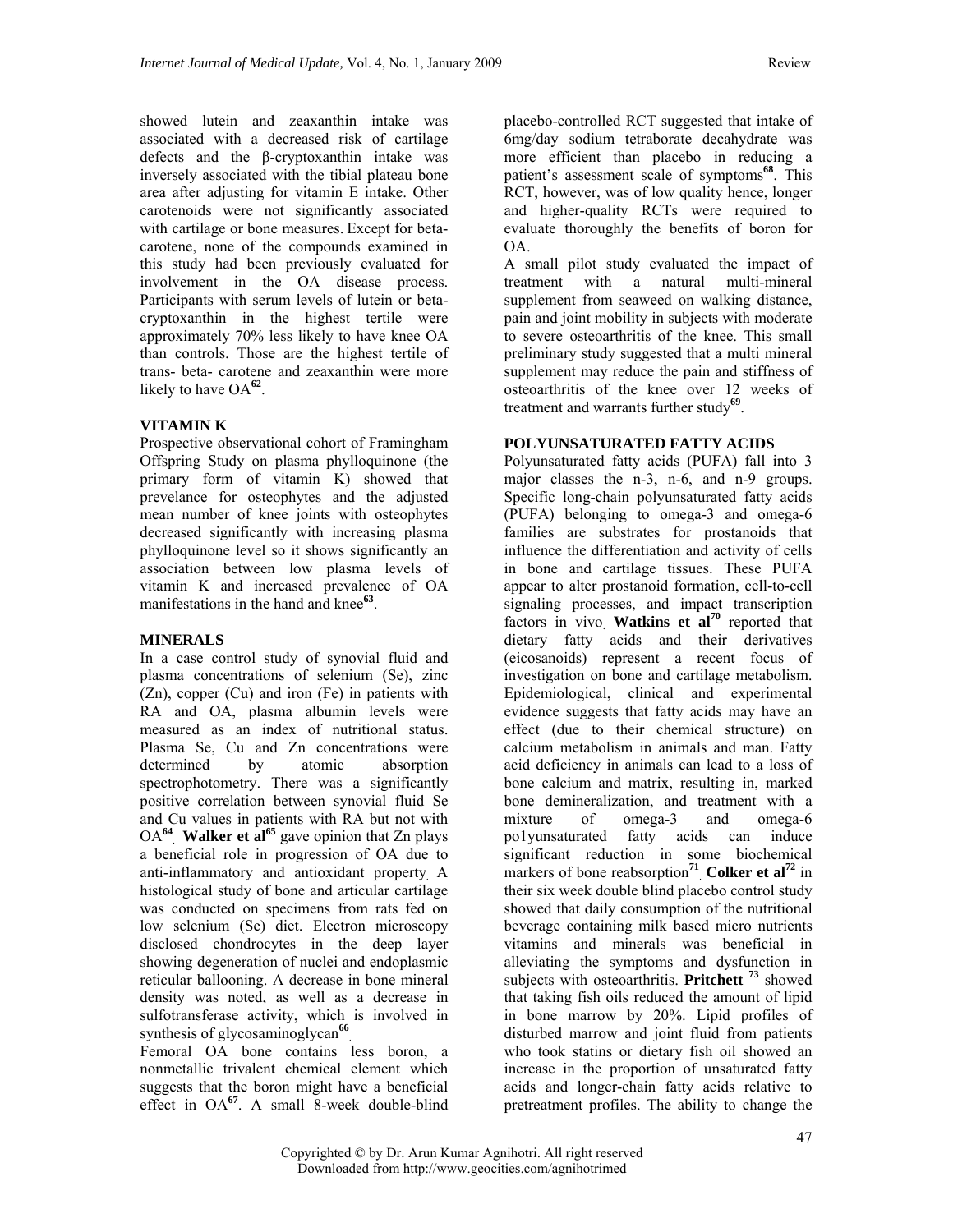amount and character of bone and joint lipids may have major importance for strengthening bone, reducing the severity or preventing osteonecrosis, and enhancing joint lubrication**<sup>73</sup>**. **Sperling**<sup>74</sup> said the increase consumption of n-3 fatty acid ameliorates the symptoms of OA. In vitro, effects of 10 to 100µg/ml of n-3 (linolenic, eicosapentaenoic, and docosahexaenoic acids) on chondrocytes have been investigated. n-3 did not affect the spontaneous or the IL1-induced decrease in glycosaminoglycan (GAG) synthesis, but dose-dependently inhibited the IL1-induced GAG degradation. n-3 dose-dependently decreased the IL1-induced aggrecanase activity and basal aggrecanase and collagenase activity, whereas, in contrast, n-6 stimulated the basal aggrecanase and collagenase activity**74-77**. n-3 also decreased the IL1-induced mRNA expression of ADAMTS-4 (aggrecanase), COX-2, 5-LOX, FLAP (5-LOX-activating protein), IL1α, and tumour necrosis factor (TNF)  $\alpha$  and the basal mRNA levels of these genes. Finally, n-3 decreased the basal and IL1β-induced mRNA and protein levels of MMP-3 and MMP-13. All these parameters were unaffected by n-6 PUFAs. Taken together, these results indicate that n-3 PUFAs have anticatabolic and antiinflammatory properties. Nevertheless, too low of an n-6/n-3 ratio can be detrimental. A diet with very low levels of n-6 PUFAs induced occasional surface irregularities and localised proteoglycan depletion in cartilages in rats**<sup>78</sup>**.

Watkins et al<sup>79</sup> in recent investigations with growing rats given butter fat and supplements of CLA demonstrated an increased rate of bone formation and reduced ex vivo bone PGE2 production, respectively. The effects of CLA on bone biology in rats (IGF action and cytokines) appear to be dependent on the level of n6 and n-3 fatty acids in the diet, Anti-inflammatory diets, including nutraceutical applications of CLA, may be beneficial in moderating cyclooxygenase -2 (COX-2) activity or expression (influencing PGE2 biosynthesis) and might help to reduce rheumatoid arthritis (secondary osteoporosis). This experiment indicates that CLA isomers possess anti-inflammatory activity in bone by moderating prostanoid formation.

# **PHYTOCHEMICALS AND PLANT EXTRACTS**

**Flavonoids**, a group of polyphenolic compounds widely distributed throughout the plant kingdom, are thought to contribute to the health benefits of diets rich in fruits and vegetables. In vivo effects of several flavonoids (tea-containing catechins,

soy isoflavones) have been reported in the literature. Perdey et al<sup>80</sup> reported that plants derived phenolic compounds such as flavonoids have antioxidant properties capable of reducing risk of developing these joint diseases. **Bromelain** (aqueous extract obtained from both the stems and immature fruits of pineapple plant) contain a number of proteolytic enzymes. Bromelain is suggested to have antiinflammatory, analgesic, antioedematous, antithrombic, and fibrinolytic effects, Three different preparations containing bromelain mixed with diverse enzymes have been tested in nine trials on knee OA**81,82**. *Rosa canina* a standardised rose-hip powder made from the seeds and husks of the fruits from a subtype of *R. canina* (Hyben Vital™ produced by Hyben Vital International, Langeland, Denmark), and the common wild-briar rose of English hedgerows, were evaluated in three RCTs**83,84.**  *Harpagophytum procumbens* also called devil's claw, is a South African plant that grows in regions bordering the Kalahari, is used for exacerbations of chronic musculoskeletal pain. Secondary tuberous roots are used to prepare powders or extracts, which were tested in several RCTs**<sup>85</sup>**. *Uncaria tomentosa* **and** *Uncaria guianensis* **(cat's claw)** is a vine from the basin of the Amazon River. There are two species, *U. tomentosa* and U. guianensis, which are traditionally used in South America for their anti-inflammatory properties**<sup>86</sup>**. The antiinflammatory, antipyretic, and analgesic effects of *Salix sp.* **(willow bark)** have been known since antiquity**<sup>87</sup>**.

# **GINGER AND TURMERIC**

Ginger and turmeric are used in traditional Japanese Kampo, Ayurvedic, and Chinese medicine as anti-inflammatory agents for musculoskeletal diseases. Three RCTs evaluated ginger extracts prepared from the rhizomes of *Zingiber officinale* and *Alpinia galanga*. An extract prepared from the Indian and Japanese turmerics *Curcuma domestica* and *Curcuma xanthorriza*, was tested on hip and elbow OA in an 8-week double-blind randomised trial in dogs**<sup>88</sup>**. No significant difference on the kinetic gait analysis was found between extract and placebo. The gummy oleoresin from the bark of *Boswellia serrata*, a tree from northwest India, is used for inflammatory diseases in Ayurvedic medicine**<sup>89</sup>**. The pilot clinical trial conducted by Douglas S showed that daily supplementation with oral hyaluronic acid from a natural extract of chicken combs was useful to enhance several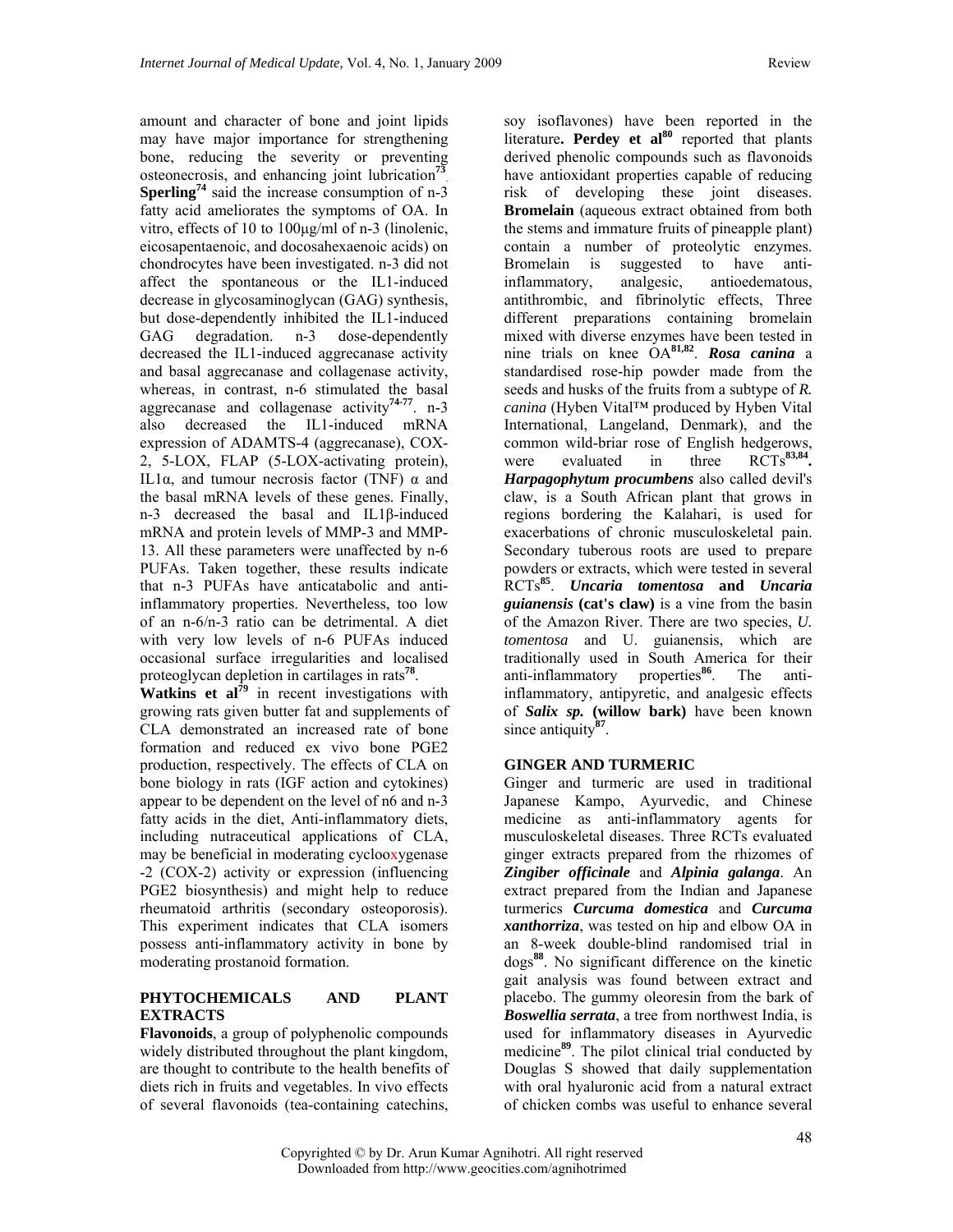markers of quality of life in adults with osteoarthritis of the knee. The results warrant further study in larger sample sizes**<sup>90</sup>**.

### **DISCUSSION AND CONCLUSION**

The nutritional factors tested in above mentioned studies such as vitamins C, D, E, A, B, minerals (Zinc, Selenium, Boron), lipids (polyunsaturated fatty acids), and Plant extracts like flavonoid, bromelain, *Rosa canina*, *Harpagophytum procumbens* (devil's claw), *Uncaria tomentosa*, *Uncaria guianensis* (cat's claw), *Salix sp.*  (willow bark) suggest correlation in the progression of OA. Evidences suggest weight reduction in a person through dietary or other means reduces the risk for development and/or progression of the OA. Vitamin C has been found to have chondroprotective effect especially in high doses. Low intake and low serum levels of vitamin D appear to be associated with an increase risk for the progression of OA knee. Role of vitamin E remains controversial and needs further longitudinal studies. The evidence of efficacy and the safety records of plant extracts should be considered to be product specific given that the composition of the extracts from a same plant can vary widely between manufacturers. The vitamins and some of the lipids reviewed here are sold as nutraceuticals but can also be incorporated in functional foods.

Nutrition can improve the symptoms of declared OA. However, the role of nutrition in slowing down progression of disease remains to be seen. Only a few nutrients have been tested, and research remains mainly on a pharmacological type of approach (one molecule/one target) rather than on a nutritional, more holistic type of approach (multiple ingredients/ multiple targets). The full potency of nutrition for patients with declared OA thus remains to be evaluated. No study has evaluated the value of nutrition in the prevention of OA. Based on the above review, we can conclude that nutritional factors have proven role in improvement of the disease condition in OA. While planning the prescription for any patient, we should not forget that Vitamin C, D, Boron, plant extracts such as flavanoids, bromelain, etc should be adequately supplemented or enriched in the diet so that the pathology of the disease is well taken care of. These factors have established role in the management of OA. Besides them, other factors have also shown beneficial effect in the cartilage-regeneration. Their supplementation can decrease the rate of disease progression.

# **LIST OF ABBREVIATION**

CLA: Conjugated Linoleic Acid; PUFA: Ploy Unsaturated Fatty Acid; GSH: Gastro Stimulating Hormones; OA: Osteoarthritis; GAG: Glycosaminoglycan; PGE: Prostaglandin E; AGE's: Advanced Glycation Endproducts; COX-2: Cyclooxygenase-2; DHA: Dehydroascorbate

# **REFERENCES**

- 1. Nuki G. Osteoarthritis: a problem of joint failure. *Z Rheumatol.* 1999 June;58(3):142- 7.
- 2. Yelin E. The economics of osteoarthritis. In Osteoarthritis. Oxford University Press; Oxford:2003:17-21.
- 3. Kellgren JH, Lawrence JS, Bier F. Genetic factors in generalized osteo-arthrosis. *Ann Rheum Dis.* 1963 Jul;22:237-55.
- 4. Felson DT, Hannan MT, Naimark A, et al. Occupational physical demands, knee bending, and knee osteoarthritis results from the Framingham study. *J Rheumatol.* 1991 Oct;18(10):1587-92.
- 5. Chaisson C, Zhang Y, McAlindon TE, et al. Radiographic hand osteoarthritis: incidence, patterns, and influence of pre-existing disease in a population based sample.. J Rheumatol. 1997 Jul;24(7):1337-43.
- 6. Felson DT, Zhang Y, Hannan MT, et at. Risk factors for incident radiographic knee osteoarthritis in the elderly: the Framingham study. *Arthritis rheum*. 1997 Apr;40(4):728- 33.
- 7. Brandt KD. Effects of nonsteroidal antiinflammatory drugs on chondrocyte metabolism in vitro and vivo. *Am J Med.* 1987 Nov; 83(5A):29-34.
- 8. Rashad S, Revell P, Hemingway A, et al. Effect of non-steroidal anti-inflammatory drugs on the course of osteoarthritis. Lancet 1989 Sep;2(8662):519-22.
- 9. Felson DT, Zhang Y, Anthony JM, et al. Weight loss reduces the risk for symptomatic knee osteoarthritis in women. The Framingham Study. *Ann Intern Med.* 1992 Apr; 116(7):533-9.
- 10. White-O'Connor B, Sobal J. Nutrient intake and obesity in a multidisciplinary assessment of osteoarthritis. *Clin Ther.* 1986;9 suppl B: 30-42.
- 11. Wang X, Miller GD, Messier SP, et al. Knee strength maintained despite loss of lean body mass during weight loss in older obese adults with knee osteoarthritis. *J Gerontol A Biol Sci Med Sci.* 2007 Aug;62(8):866-71.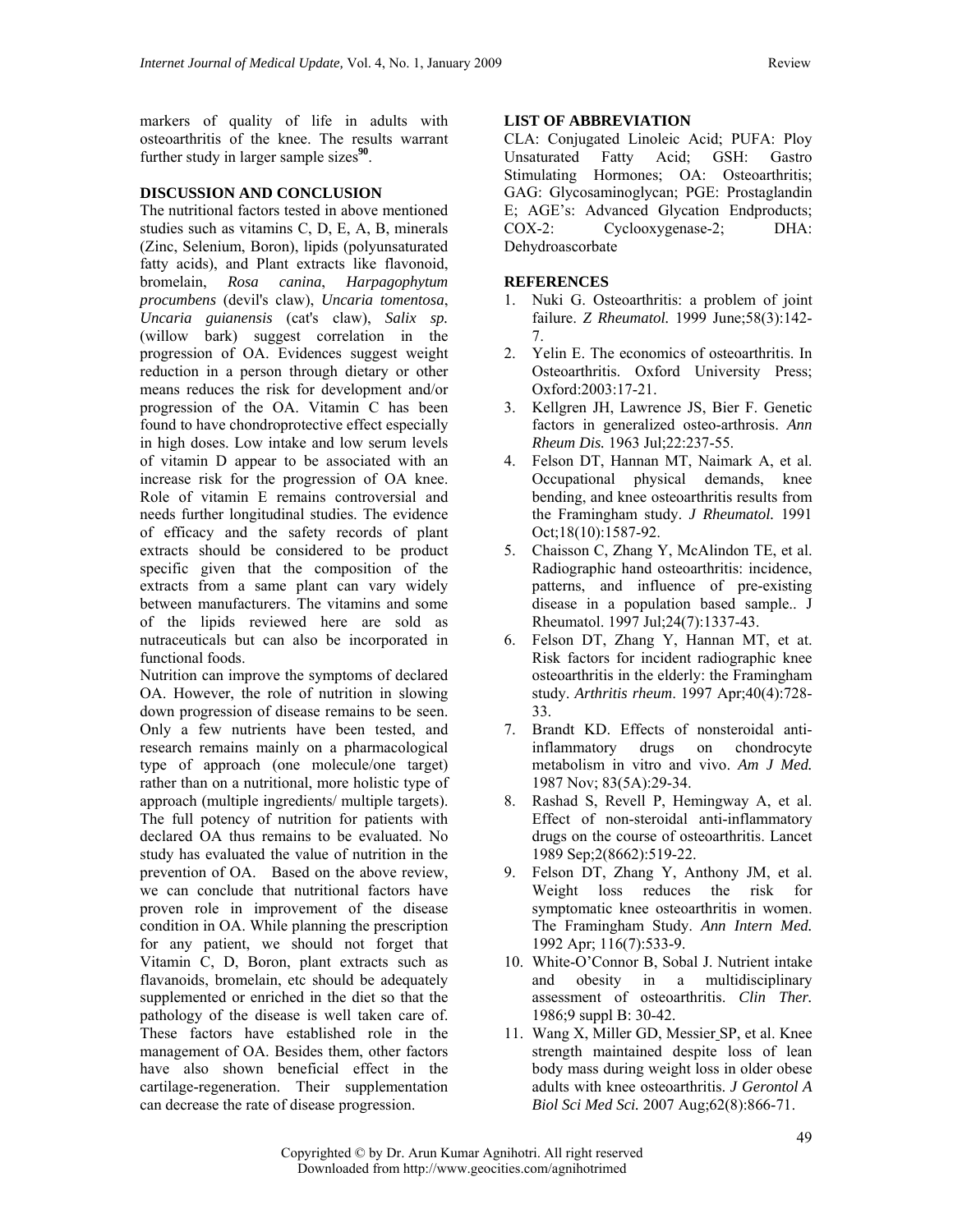- 12. Miller GD, Nicklas BJ, Davis CC, et al. Is serum leptin related to physical function and is it modifiable through weight loss and exercise in older adults with osteoarthritis? *Int J Obes Relat Metab Disord.* 2004 Nov,28(11):1383-90.
- 13. Miller GD, Nicklas BJ, Loeser RF. Inflammatory biomarkers and physical function in older, obese adults with knee pain and self-reported osteoarthritis after intensive weight-loss therapy. *J Am Geriatr Soc.* 2008 Apr;56(4):644-51.
- 14. Jacques PF, Chylack LI, Taylor A. Relationship between natural antioxidants and cataract formation. *In Frei B (ed) Natural antioxidants in human health and disease.* San Diego, CA: Academic press, 1994:515-33.
- 15. Briviba K, Sies H. Non enzymic antioxidant defense system. *In Frei B. (ed) Natural antioxidants in human health and disease.* San Diego, CA: Academic press, 1994:107- 28.
- 16. Surapaneni KM, Venkataramana G. Status of lipid peroxidation, glutathione, ascorbic acid, vitamin E and antioxidant enzymes in patients with osteoarthritis. *Indian J Med Sci.* 2007 Jan;61(1):9-14.
- 17. Malo C, Wilson JX. Glucose modulates vitamin C transport in adult human small intestinal brush border membrane vesicles. *J Nutr.* 2000 Jan;130(1):63–9.
- 18. Burns JJ. Missing step in man, monkey and guinea pig required for the biosynthesis of L-ascorbic acid. *Nature.* 1957 Sep;180(4585):553.
- 19. Tsukaguchi H, Tokui T, Mackenzie B, et al. A family of mammalian Na+-dependent Lascorbic acid transporters. *Nature*. 1999 May;399(6731):70–5.
- 20. Vera JC, Rivas CI, Fischbarg J, et al. Mammalian facilitative hexose transporters mediate the transport of dehydroascorbic acid. *Nature.* 1993 Jul;364(6432):79–82.
- 21. Rumsey SC, Kwon O, Xu GW, et al. Glucose transporter isoforms GLUT1 and GLUT3 transport dehydroascorbic acid. *J Biol Chem.* 1997 Jul;272(30):18982–9.
- 22. McNulty AL, Vail TP, Kraus VB. Chondrocyte transport and concentration of ascorbic acid is mediated by SVCT2. *Biochim Biophys Acta.* 2005 Jun;1712(2):212–21.
- 23. Shikhman AR, Brinson DC, Valbracht J, et al. Cytokine regulation of facilitated glucose

transport in human articular chondrocytes. *J Immunol.* 2001 Dec; 167(12): 7001–8.

- 24. Mobasheri A, Neama G, Bell S, et al. Humanarticular chondrocytes express three facilitative glucose transporter isoforms: GLUT1, GLUT3 and GLUT9. *Cell Biol Int.* 2002;26(3):297–300.
- 25. Richardson S, Neama G, Phillips T, et al. Molecular characterization and partial cDNA cloning of facilitative glucose transporters expressed in human articular chondrocytes; stimulation of 2 deoxyglucose uptake by IGF-1 and elevated MMP-2 secretion by glucose deprivation. *Osteoarthritis Cartilage.* 2003 Feb;11(2):92–101.
- 26. Silver IA. Measurement of pH and ionic composition of pericellular sites. *Philos Trans R Soc Lond B Biol Sci.* 1975 Jul;271(912):261–72.
- 27. Zhou S, Cui Z, Urban JP. Factors influencing the oxygen concentration gradient from the synovial surface of articular cartilage to the cartilage-bone interface: a modeling study. Arthritis Rheum. 2004 Dec;50(12):3915–24.
- 28. Clark AG, Rohrbaugh AL, Otterness I, et al. The effects of ascorbic acid on cartilage metabolism in guinea pig articular cartilage explants. *Matrix-Biol.* 2002 Mar;21(2):175- 84.
- 29. Schwartz ER, Adamy L. Effect of ascorbic acid on arylsulfatase activities and sulfated proteoglycan metabolism in chondrocyte cultures. *J Clin Invest.* 1977 Jul;60(1):96- 106.
- 30. Daniel JC, Pauli BU, Kuettner KE. Synthesis of cartilage matrix by mammalian chondrocytes in vitro. III. Effects of ascorbate. *J Cell Biol.* 1984 Dec;99(6):1960- 9.
- 31. Sandell LJ, Daniel JC. Effects of ascorbic acid on collagen mRNA levels in short term chondrocyte cultures. *Connect Tissue Res.* 1988;17(1):11-22.
- 32. Tiku ML, Gupta S, Deshmukh DR. Aggrecan degradation in chondrocytes is mediated by reactive oxygen species and protected by antioxidants. *Free Radic Res.* 1999 May;30(5):395-405.
- 33. Verzijl N, DeGroot J, Ben ZC, et al. Crosslinking by advanced glycation end products increases the stiffness of the collagen network in human articular cartilage: a possible mechanism through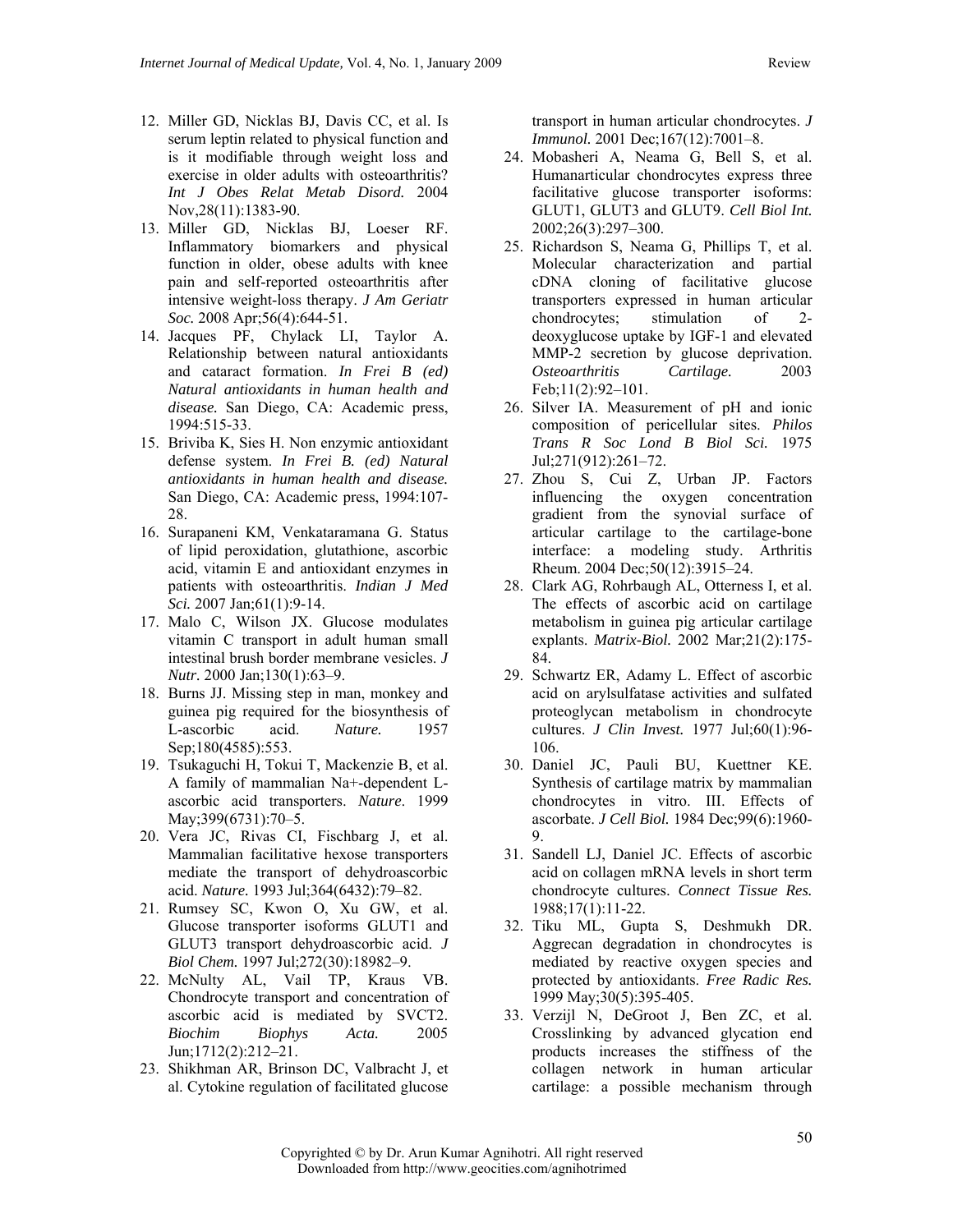which age is a risk factor for osteoarthritis. *Arthritis Rheum.* 2002 Jan;46(1):14-23.

- 34. Manson JF, Stampfer MJ, Willett WC. A prospective study of antioxidants vitamins and incidence of coronary artery disease in women. *Circulation.* 1991;84 (suppl):2168.
- 35. McAlindon TE, Jacques P, Zhang Y, et al. Do antioxidant micronutrients protect against the development and progression of knee osteoarthritis? Arthritis Rheum 1996 Apr;39(4):648-56.
- 36. Schwartz ER, Leveille C, Oh WH. Experimentally-induced osteoarthritis in guinea pigs: effect of surgical procedure and dietary intake of vitamin C. *Lab Anim Sci.* 1981 Dec;31(6):683-7.
- 37. Meacock SC, Bodmer JL, BiIlingham ME. Experimental osteoarthritis in guinea pigs. *J Exp Pathol (Oxford)*. 1990 Apr;71(2): 279- 93.
- 38. Tiku ML, Shah R, Allison GT. Evidence linking chondrocyte lipid peroxidation to cartilage matrix protein degradation. Possible role in cartilage aging and the pathogenesis of osteoarthritis. *J Biol Chem.* 2000 Jun;275(26):20069-76.
- 39. Schwartz ER. Effect of vitamins C and E on sulfated proteoglycan metabolism and sulfatase and phosphatase activities in organ cultures of human cartilage. *Calcif Tissue Int.* 1979 Nov;28(3):201-8.
- 40. Jiang Q, Elson-Schwab I, Courtemanche C, et al. Gamma-tocopherol and its major metabolite, in contrast to alpha-tocopherol, inhibit cyclooxygenase activity in macrophages and epithelial cells. *Proc Natl Acad Sci U S A.* 2000 Oct;97(21):11494–9.
- 41. Ingles SA, Bird CL, Shikany JM, et al. Plasma tocopherol and prevalence of colorectal adenomas in a multiethnic population. *Cancer Res.* 1998 Feb;58(4):661–6.
- 42. Ohrvall M, Sundlof G, Vessby B. Gamma but not alpha, tocopherol levels in serum are reduced in coronary heart disease patients. *J Intern Med.* 1996;239:111–7.
- 43. Machtey I, Ouaknine L. Tocopherol in osteoarthritis: a controlled pilot study. J Am Geriatr Soc. 1978 Jul;26(7):328–30.
- 44. Wluka AE, Stuckey S, Brand C, et al. Supplementary vitamin E does not affect the loss of cartilage volume in knee osteoarthritis: a 2 year double blind randomized placebo controlled study. *J Rheumatol.* 2002 Dec;29(12):2585–91.
- 45. Brand C, Snaddon J, Bailey M, et al. Vitamin E is ineffective for symptomatic relief of knee osteoarthritis: a six month double blind, randomised, placebo controlled study. *Ann Rheum Dis.* 2001  $Oct; 60(10): 946-9.$
- 46. Blankenhorn G. Clinical effectiveness of Spondyvit (vitamin E) in activated arthroses: a multicenter placebo-controlled doubleblind study. *Z Orthop Ihre Grenzgeb.* 1986 May-June;124(3):340–3.
- 47. Scherak O, Kolarz G, Schodl C, et al. High dosage vitamin E therapy in patients with activated arthrosis. *Z Rheumatol.* 1990 Nov-Dec; 49(6): 369-73.
- 48. Black J, Shadle CA, Parsons JR, et al. Articular cartilage preservation and storage. II. Mechanical indentation testing of viable, stored articular cartilage. *Arthritis Rheum.* 1979 Oct;22(10):1102–8.
- 49. Nierenberg DW, Stukel T. Diurnal variation in plasma levels of retinol, tocopherol, and beta-carotene. *Am J Med Sci.* 1987 Sep; 294(3): 187–90.
- 50. Kurz B, Jost B, Schunke M. Dietary vitamins and selenium diminish the development of mechanically induced osteoarthritis and increase the expression of antioxidative enzymes in the knee joint of STR/1N mice. *Osteoarthritis Cartilage.* 2002 Feb;10(2):119–26.
- 51. Holick MF. Vitamin D and the skin: photobiology, physiology and therapeutic efficacy for psoriasis. *Bone and Mineral Research*. Seventh Edition. Amsterdam: Elsevier 1999;313–66.
- 52. DeLuca HF. The vitamin D story: a collaborative effort of basic science and clinical medicine. *FASEB J.* 1998 Mar;2(3):224–36.
- 53. Walters MR. Newly identified actions of the vitamin D endocrine system. *Endocr Rev.* 1992 Nov;13(4):719–64.
- 54. Felson DT, Niu J, Clancy M, et al. Low levels of vitamin D and worsening of knee osteoarthritis: results of two longitudinal studies. *Arthritis Rheum.* 2007 Jan;56(1):129-36.
- 55. Lane NE, Gore LR, Cummings SR, et al. Serum vitamin D levels and incident changes of radiographic hip osteoarthritis: a longitudinal study. Study of Osteoporotic Fractures Research Group. Arthritis Rheum. 1999 May;42(5):854-60.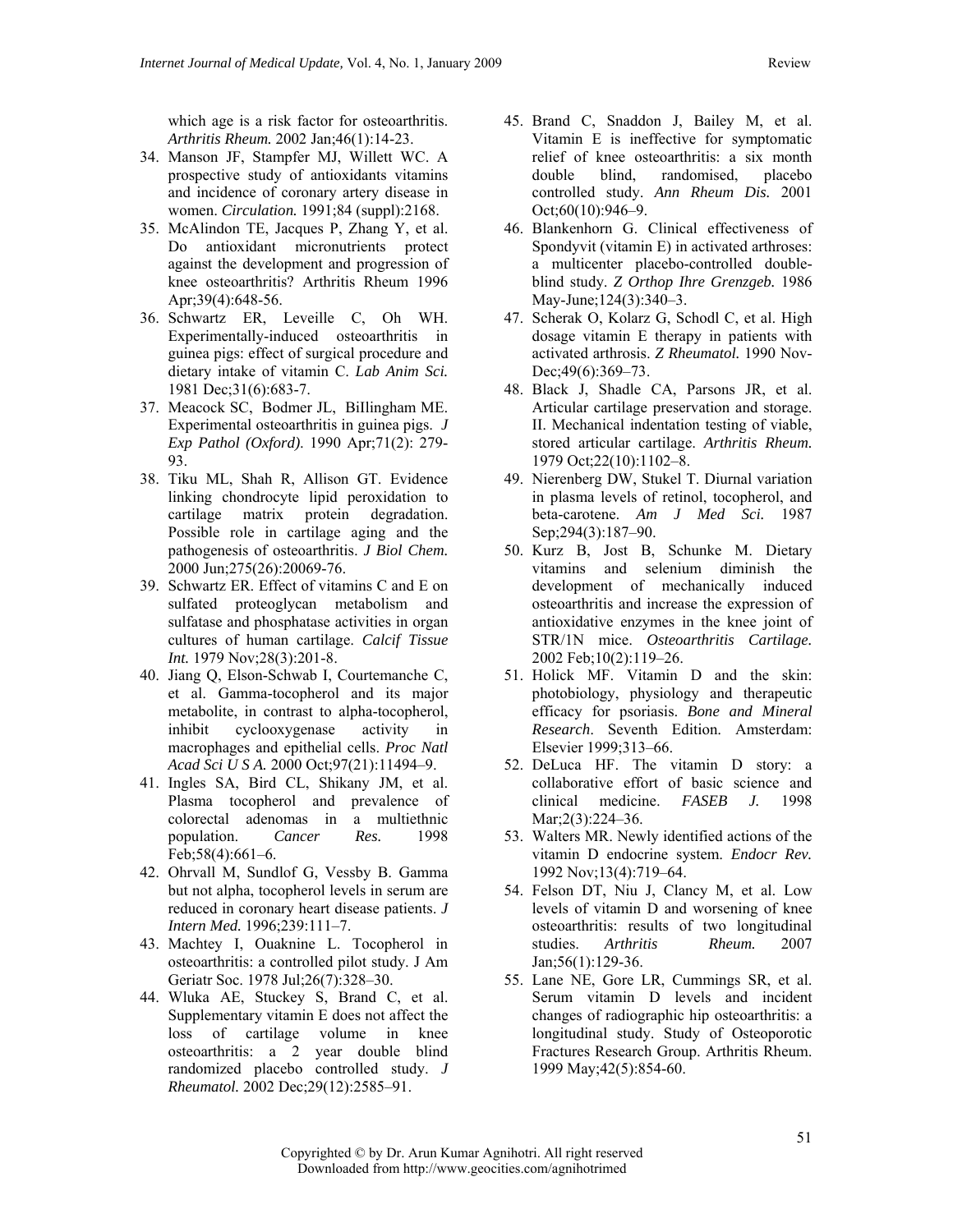- 56. Rosenberg IH, Bowman BB, Cooper BA, et al. Folate nutrition in the elderly. Am J Clin Nutr.1982 Nov;36(5 Suppl):1060-6.
- 57. Kaufman W. Niacinamide therapy for joint mobility; therapeutic reversal of a common clinical manifestation of the normal aging process. *Conn Med.* 1953 Jul;17(7):584-9.
- 58. Flynn MA, Irvin W, Krause G. The effect of folate and cobalamin on osteoartritic hands. *J Am Coll Nutr.* 1994 Aug;13(4):351- 6.
- 59. Machlin L, Bendich A. Free radical tissue damage: protective role of antioxidants nutrients. *FASEB J.* 1987 Dec;1(6):441-5.
- 60. Anderson R, Theron AJ. Physiological potential of ascorbate, beta-carotene and alpha-tocopherol individually and in combination in the prevention of tissue damage, carcinogenesis and immune dysfunction mediated by phagocyte-derived reactive oxidants. *World Rev Nutr Diet.* 1990;62:27-58.
- 61. Martin KR, Failla ML, Smith JC Jr. Beta carotene and lutein protect HepG2 human liver calls against oxidant-induced damage. *J nutr.* 1996 Sep;126(9):2098-106.
- 62. De Roos AJ, Arab L, Renner JB, et al. Serum carotenoids and radiographic knee osteoarthritis. the Johnston County Osteoarthritis Project. *Public Health Nutr.* 2001 Oct;4(5):935-42.
- 63. Neogi T, Booth SL, Zhang YQ, et al. Low Vitamin K status is associated with osteoarthritis in the hand and knee. *Arthritis Rheum.* 2006 April:1255-61.
- 64. Yazar M, Sarban S, Kocyigit A, et al. Synovial fluid and plasma selenium, copper, zinc, and iron concentrations in patients with rheumatoid arthritis and osteoarthritis. *Biol Trace Elem Res.* 2005 Aug;106(2):123-32.
- 65. Walker WR, Keats DM. An investigation of the therapeutic value of the 'copper bracelet': dermal assimilation of copper in arthritic/rheumatoid conditions. *Agents Actions.* 1976 Jul;6(4);454-9.
- 66. Tarp U, Overvad K, Thorling EB, et al. Selenium treatment in rheumatoid arthritis. *Scand J Rheumatol.* 1985;14(4):364-8.
- 67. Newnham RE. Essentiality of boron for healthy bones and joints. *Environ Health Perspect.* 1994 Nov;102 Suppl 7:83-5.
- 68. Frestedt JL, Walsh M, Kuskowski MA, et al. A natural mineral supplement provides relief from knee osteoarthritis symptoms: a randomized controlled pilot trial. *Nutr J.* 2008 Feb 17;7:9.
- 69. Darlington LG, Stone TW. Antioxidants and fatty acids in the amelioration of rheumatoid arthritis and related disorders. *Br J Nutr.* 2001 Mar;85(3):251-69.
- 70. Watkins BA, Li Y, Seifert MF. Nutraceutical fatty acids as biochemical and molecular modulators of skeletal biology. *J Am Coll Nutr.* 2001 Oct;20(5 Suppl):410S-416S.
- 71. Baggio B. Fatty acids, calcium and bone metabolism. *J Nephrol.* 2002 Nov-Dec;15(6):601-4.
- 72. Colker CM, Swain M, Lynch L, et al. Effects of a milk-based bioactive micronutrient beverage on pain symptoms and activity of adults with osteoarthritis: a double-blind, placebo-controlled clinical evaluation. *Nutrition.* 2002 May;18(5);388- 92.
- 73. Pritchett JW. Statins and dietary fish oils improve lipid composition in bone marrow. Clin Orthop Relat Res. 2007 Mar;456:233-7.
- 74. Sperling RI. Dietary omega-3 fatty acids: effect on lipid mediators of inflammation and rheumatoid arthritis. Rheum Dis Chin North Am. 1991 May;17(2):735-89.
- 75. Curtis CL, Hughes CE, Flannery CR, et al. n-3 fatty acids specifically modulate catabolic factors involved in articular cartilage degradation. *J Biol Chem.* 2000 Jan;275(2):721-4.
- 76. Curtis CL, Rees SG, Cramp J, et al. Effects of n-3 fatty acids on cartilage metabolism. *Proc Nutr Soc.* 2002 Aug;61(3):381-9.
- 77. Curtis CL, Rees SG, Little CB, et al. Pathologic indicators of degradation and inflammation in human osteoarthritic cartilage are abrogated by exposure to n-3 fatty acids. *Arthritis Rheum*. 2002 Jan;46(6):1544-53.
- 78. Lippiello L, Fienhold M, Grandjean C. Metabolic and ultrastructural changes in articular cartilage of rats fed dietary supplements of omega-3 fatty acids. *Arthritis Rheum.*1990 Jul;33(7):1029-36.
- 79. Watkins BA, Seifert MF. Conjugated linoleic acid and bone biology. *J Am Coll Nütr.* 2000 Aug;19(4):478S-486S.
- 80. Pendrey B, Busia K, Bell CM. Phytochemical evaluation of selected antioxidant containing medicinal plants for use in the preparation of a herbal formula--a preliminary study. Chem Biodivers. 2005 Jul;2(7):917-22.